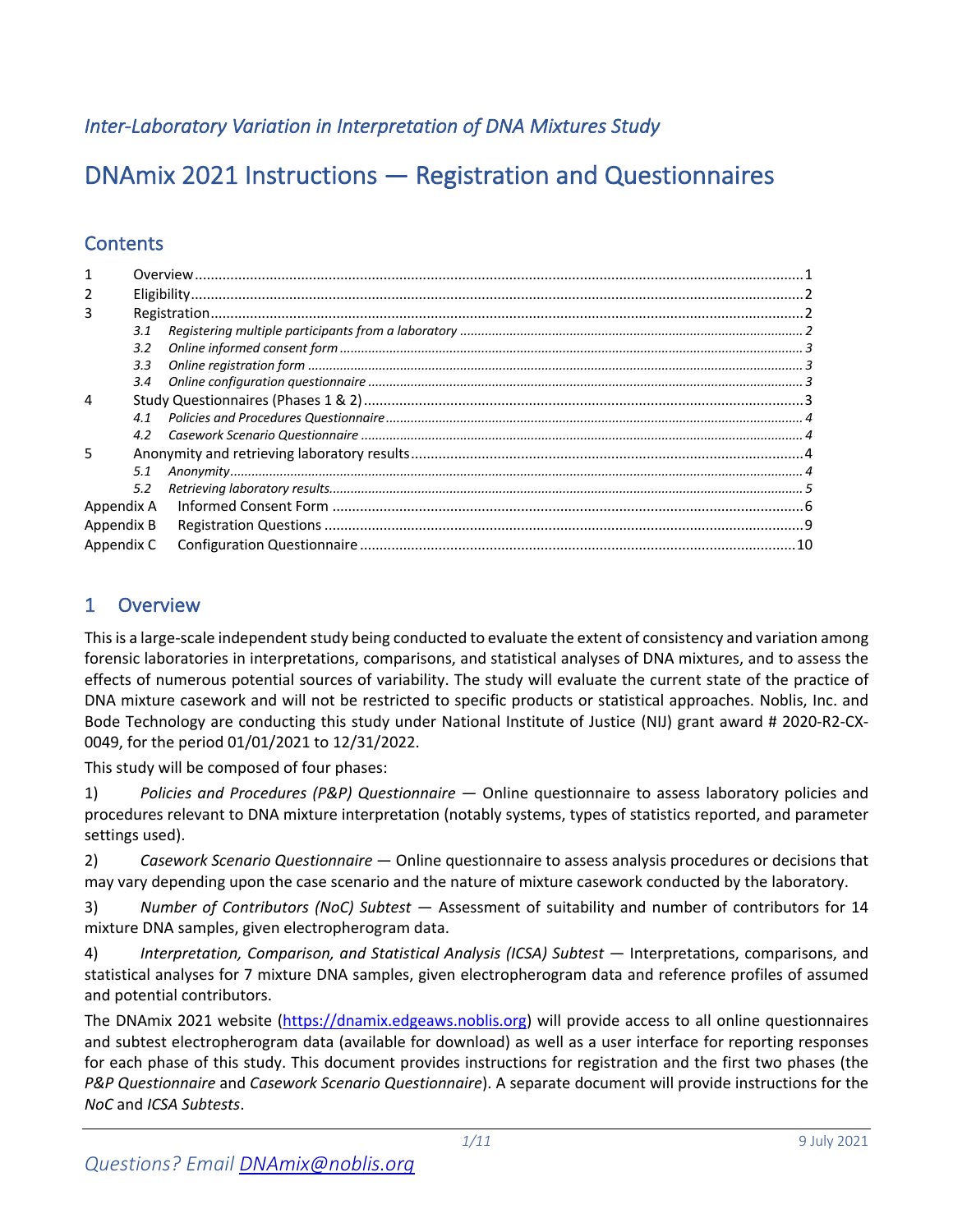# 2 Eligibility

Participation is open to all forensic laboratories that conduct DNA mixture interpretation as part of their standard operating procedures (SOPs). Non-U.S. laboratories are welcome to participate if they report the results of their interpretations, comparisons, and statistical analyses in English.

Participation in this study requires the participants to agree to use the same diligence in performing these analyses as used in operational casework, and to use their laboratory's SOPs in performing these analyses and conducting any quality assurance procedures required for the *NoC* and *ICSA* subtests.

Laboratories are encouraged to participate in the early phases even if they cannot commit to the later phases.

# 3 Registration

For the purposes of this study, participants are laboratories, not individuals. It is the discretion of participating laboratories to determine which analysts will be involved in the study, and the identities of the specific analysts will not be known to the DNAmix Study Team. Analysts involved must be qualified by the laboratory for operational mixture casework (not trainees). Laboratories will be permitted to register more than one participant, with each completing a separate registration; for additional details, please see *Section 3.1*.

Please go to the DNAmix 2021 study website (https://dnamix.edgeaws.noblis.org) to register for this study. The website is accessible using an ordinary web browser; there is no need to download or install any additional software or plugins. The website is compatible with the most recent releases of Google Chrome, Mozilla Firefox, Microsoft Edge, and Apple Safari. Using older versions may result in errors. Internet Explorer is not supported.

To register for this study, eligible laboratories must complete the following:

- Online consent form— see *Section 3.2*
- Online registration form— see *Section 3.3*
- Online configuration questionnaire— see *Section 3.4*

After completion of these items, you will use the email address that you provided along with the password you create during the registration process in order to access the DNAmix 2021 website. To enable the necessary security given that we are dealing with DNA samples, the study website requires two-factor authentication via text message to log in.

# *3.1 Registering multiple participants from a laboratory*

Laboratories will be permitted to register more than one participant. Should a laboratory elect to submit multiple responses, each registered participant will be referred to hereafter as a "subunit." It is the laboratory's discretion whether to enroll subunits, and the particular analysts that comprise each subunit—the identities of specific individuals within a subunit will not be known to the DNAmix Study Team.

Each subunit must complete the entire registration process, including the consent form, registration form, and configurations questionnaire.

Each subunit will also be required to complete each phase of the study (the *Policies and Procedures questionnaire, Casework Scenario questionnaire*, *NoC subtest*, and *ICSA subtest)* **completely independently** from any other subunits within your laboratory or other laboratories.

If feasible, technical reviews and quality assurance procedures as outlined in the laboratory's SOPs should also be conducted for each subunit independently.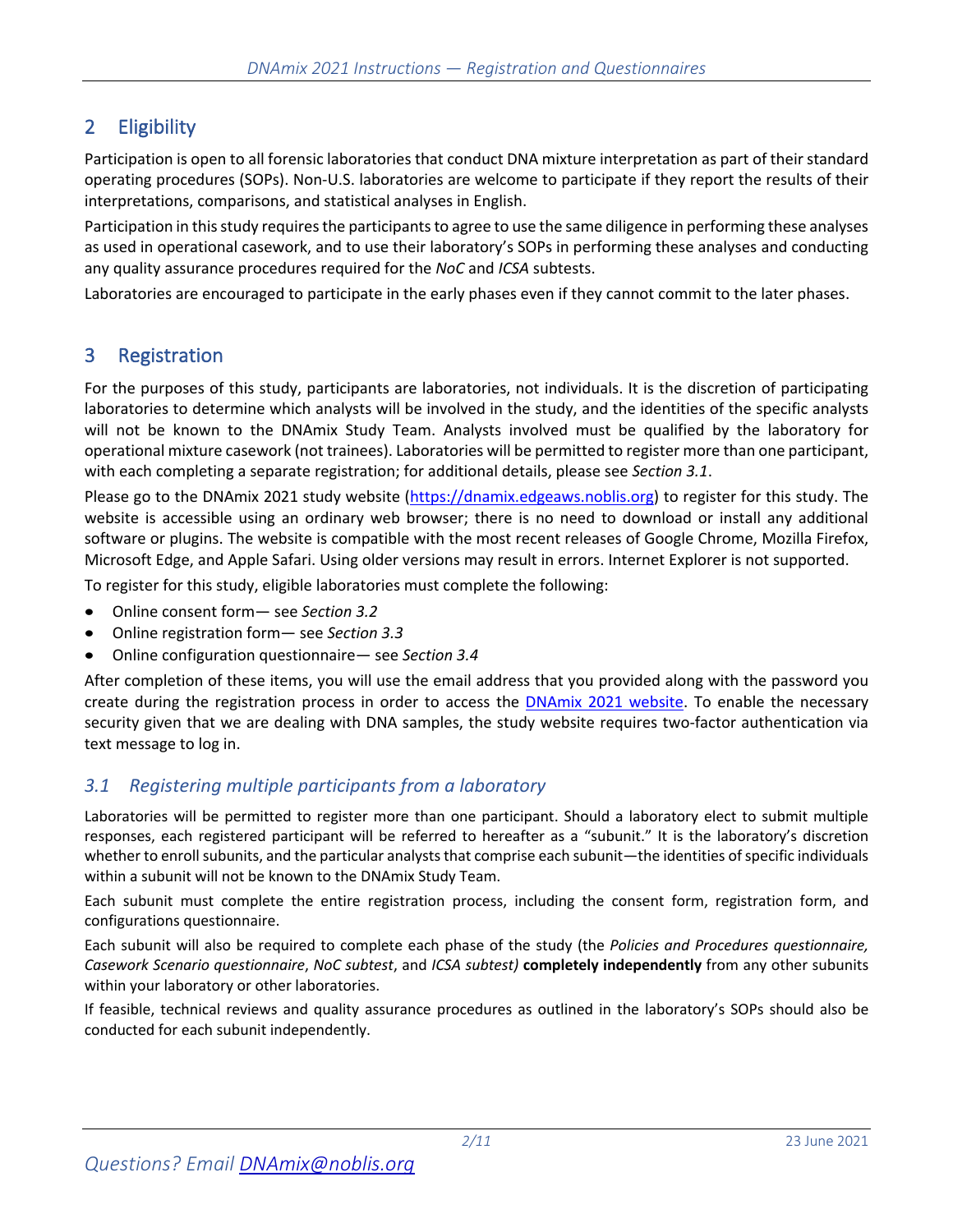# *3.2 Online informed consent form*

Participation in this study requires completion of an electronic informed consent form by a laboratory or subunit representative. The DNAmix 2021 website will provide access to the online consent form as part of the registration process. Please complete the required informed consent fields on the website. After completion of this form, we recommend that you print or save a PDF copy for your records.

The text for the online informed consent form is duplicated in this document in Appendix A.

### *3.3 Online registration form*

You will then be prompted to complete the online registration form, which collects information about your laboratory and contact details for an administrative point of contact for your laboratory or subunit. Note that the cell phone number provided for the point of contact will be the one used for two-factor authentication when logging into the study website.

The text for the electronic registration form is duplicated in this document in Appendix B.

### *3.4 Online configuration questionnaire*

The DNAmix 2021 website will then prompt you to complete the *Configuration Questionnaire*, which includes questions about the amplification kit(s) and capillary electrophoresis (CE) instrument(s) that your laboratory uses for DNA mixture casework.

Responsesto the *Configuration Questionnaire* will be used by the study team in generating electropherogramsfor the *NoC subtest* and *ICSA subtest*. For each mixture sample and reference sample used in these subtests, we will prepare HID files for several popular combinations of "Amp/CE Settings", which refers to a specific combination of:

- Amplification kit
- Amplification cycles
- Volume of amplification reaction
- CE instrument
- Injection time and voltage

The text for the online configuration questionnaire is duplicated in this document in Appendix C.

#### *Note that in the Configuration Questionnaire, each question is submitted individually, and cannot be revised after submission.*

# 4 Study Questionnaires (Phases 1 & 2)

Please review the DNAmix 2021 Glossary on the DNAmix 2021 website prior to beginning the *P&P Questionnaire* and the *Casework Scenarios Questionnaire* for details about the acronyms and terminology as specifically used in this study.

Both the *P&P Questionnaire* and the *Casework Scenarios Questionnaire* automatically save your progress as you complete each set of questions, and allow you to go back a revise your responses up until the point you submit at the end of each questionnaire.

The questionnaires do not need to be answered all at one time, but can be completed over time — IF you use the same browser and computer. NOTE: if you change computers or browsers the questionnaires will restart from the beginning.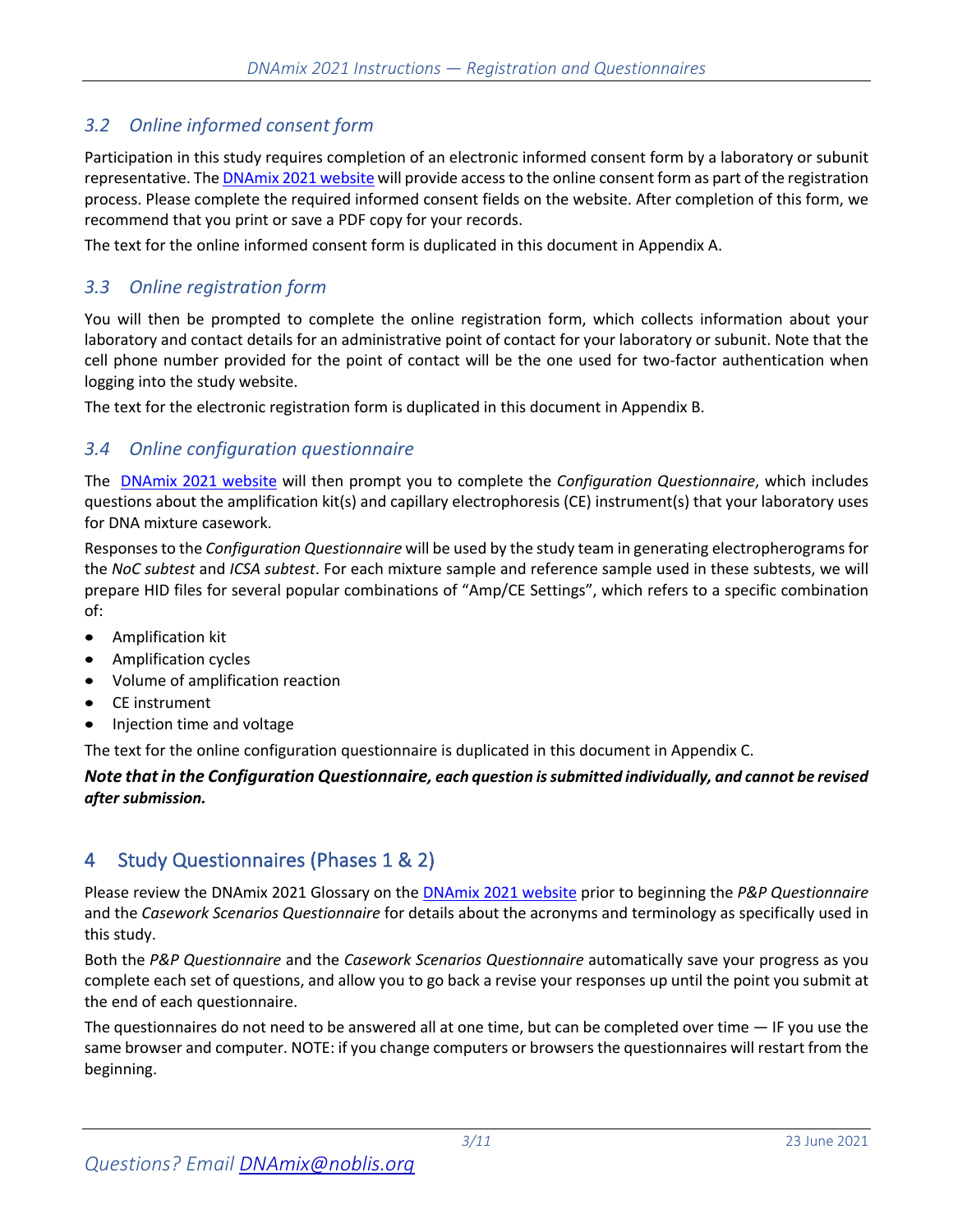## *4.1 Policies and Procedures Questionnaire*

The *Policies and Procedures (P&P) Questionnaire* is the first phase of this study, and will be accessible via a link on the Participant Homepage of the DNAmix 2021 website. When the *P&P Questionnaire* initially becomes available, all registered participants will be notified via e-mail.

The *P&P Questionnaire* includes questions regarding your laboratory's:

- DNA workflow (quantification, amplification, capillary electrophoresis) details
- STR analysis software specifications
- Approach for assessing number of contributors (NoC)
- Criteria used for separating major and minor contributors
- Suitability assessments
- Non-statistical conclusions reported
- Statistical analyses conducted and reported
- Conditioning considerations
- Population databases utilized
- Probabilistic genotyping software policies (if applicable)
- Non-probabilistic genotyping software policies (if applicable)
- Reporting language used

Please answer all questions as completely and accurately as possible, based upon your laboratory's SOPs and any other policies and validated procedures utilized for DNA mixture casework.

The responses from this survey will be used by the study team to assess whether differences in SOPs across laboratories explain differences in interpretations, comparisons, or statistical analysis of DNA mixtures. In addition, the responses will be used to inform the design of and data selection for the subsequent phases of this study.

### *4.2 Casework Scenario Questionnaire*

The *Casework Scenario Questionnaire* is the second phase of this study, and will be accessible via a link on the Participant Homepage of the DNAmix 2021 website. When the *Casework Scenario Questionnaire* initially becomes available, all registered participants will be notified via e-mail.

The *Casework Scenario Questionnaire* includes questions regarding:

- Availability of a variety of case information
- Analysis options that vary at the case level
- Nature of your mixture casework

The responses from this survey will be used by the study team to assess analysis procedures or decisions that may vary depending upon the case scenario and the nature of your mixture casework.

# 5 Anonymity and retrieving laboratory results

#### *5.1 Anonymity*

Study records and test results will be confidential. Laboratory and subunit information will be limited to what is necessary for administering the study. Reported results will not be linked to laboratories' identifying information: results will be reported using anonymized identifiers, without attribution to specific agencies. No reference will be made in oral or written reports, publications, or released datasets that could link your laboratory's name or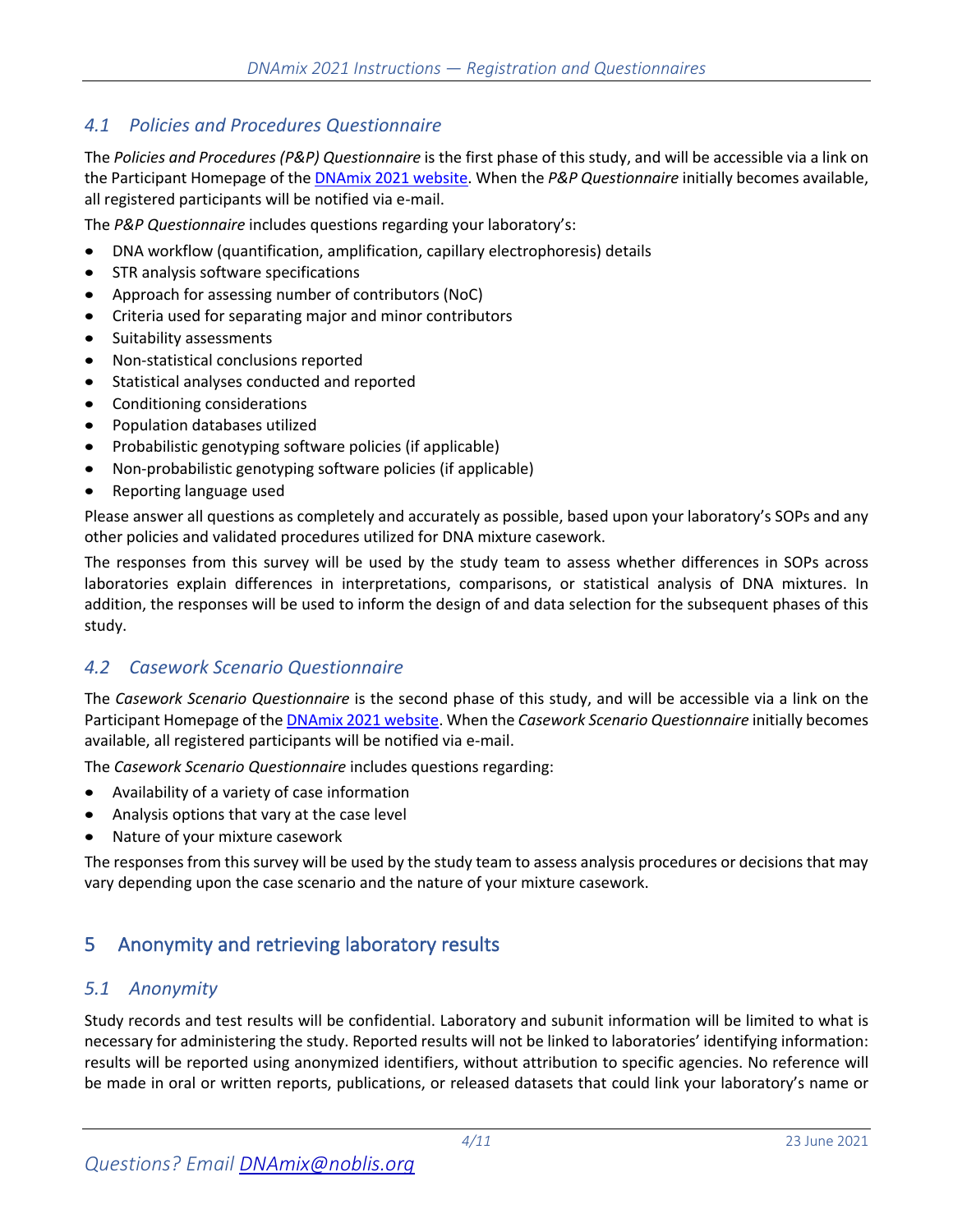contact information to the study. Reported results will not be aggregated in a way that compromises confidentiality.

Responses will be kept separate from laboratory names and contact information during analyses of results. Confidentiality will be assured through multiple levels of data anonymization, data segregation, and controlled flow of information. Cross-references between laboratory information and the anonymized identifiers will be destroyed prior to the publication or public presentation of the results. Therefore, the identities of participating agencies will not be associated with the results at any point during analysis, and such association will not be possible subsequently, such as for discovery or FOIA requests.

# *5.2 Retrieving laboratory results*

Results will be coded in a way that will allow participants to see their own anonymized results after completion of the study, if they choose to do so. After the submission of all samples(at the end of the *ICSA Subtest*), the software will give each participant the option to see its own Anonymous ID. This Anonymous ID will only be provided once: if a participant loses its Anonymous ID after it has been provided, that participant will not be able to see its results. The software will not record whether participants accessed their Anonymous IDs. If a laboratory includes multiple participating subunits, Anonymous IDs will be provided independently to each participating subunit: subunits within a laboratory will not be provided the Anonymous IDs for the other subunits. When the testing period is complete, but before public release of results, point-of-contact information will be deleted and the crossreferences between laboratory information and anonymized identifiers will be deleted: after that point the study team will have no way to associate results with individual laboratories or look up/reassign anonymized identifiers. The final report will include an appendix with a table showing the results for each anonymized identifier, allowing those laboratories or subunits who chose to keep their anonymized identifiers to look up their results.

In some legal systems, knowledge of test results may create an obligation for the laboratory to disclose the test results in criminal, civil or regulatory proceedings. Prior to requesting Anonymous IDs, participating laboratories may wish to consult with their agency's counsel.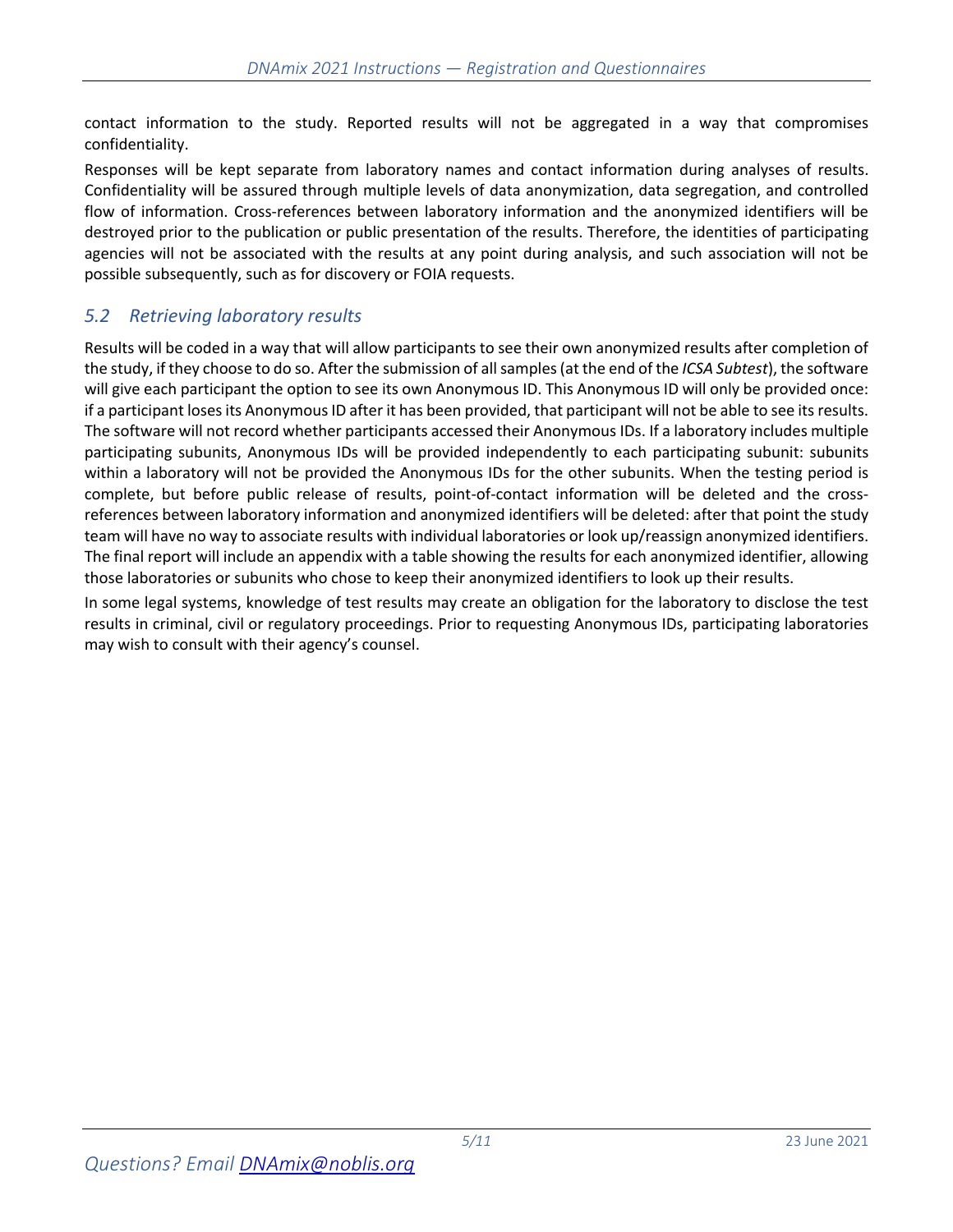# Appendix A Informed Consent Form

On the *DNAmix 2021 website*, select "Register" and as part of the registration process you will be presented with the following informed consent form. Note that informed consent is completed online; this information is provided here as a reference.

#### *Study Title*

*Inter-laboratory Variation in Interpretation of DNA Mixtures ("DNAmix 2021")*

#### *Sponsors*

*Noblis, Inc. and Bode Technology*

#### *Principal Investigators*

*R. Austin Hicklin, Ph.D. (Noblis) (703) 610-1995, hicklin@noblis.org Jonathan Davoren, M.S. (Bode) (703) 317-7400, jonathan.davoren@bodetech.com*

#### *Additional Contact*

*Will Chapman, (703) 610-2983, william.chapman@noblis.org*

#### *Address*

*Noblis, 2002 Edmund Halley Drive, Reston, VA 20191 USA*

#### *Purpose*

*This study will be a large-scale, independent, rigorous empirical evaluation of the extent of variation among forensic laboratories in the statistical analysis and interpretation of electropherograms (EPGs) resulting from DNA mixtures. We plan to have between 50 and 150 laboratories taking part in this study. This study is being conducted under a grant from the National Institute of Justice (NIJ Grant #2020-R2-CX-0049).*

#### *Participation*

*Participation will be open to all forensic laboratories that conduct DNA mixture interpretation as part of their SOPs; non-U.S. laboratories are welcome to participate if they report interpretations in English. Participation in the study requires the participants to agree to use the same diligence in performing these analyses as used operationally in casework, and to use their laboratory's SOPs in performing these analyses.* 

#### *Procedures*

*The study will consist of four subtests:* 

*1. Policies and Procedures Questionnaire — Online questionnaire to assess laboratory policies and standard operating procedures (SOPs) relevant to DNA mixture interpretation, interpretation or statistical software used, and parameter settings.* 

*2. Scenario Questionnaire — Online questionnaire presenting a number of casework-derived scenarios (without DNA data), asking participants to assess how they would conduct analysis for each scenario.*

*3. Number of Contributors Subtest (NoC) — Assessment of suitability and number of contributors, given electropherogram data from DNA mixtures.*

*4. Statistical Analysis and Interpretation Subtest — Report of statistical results and categorical interpretations, given electropherogram data from DNA mixtures provided with DNA profiles of reference samples.*

*All of the subtests will be administered online. Participants are encouraged to participate in the early subtests even if they do not participate in the later subtests.*

*If your laboratory expresses interest or agrees to participate, it will be sent a link to a website that will collect the laboratory name, point of contact, and email address for the point of contact. After this consent form is submitted, a link will be sent to the Policies and Procedures Questionnaire. Once a subtest of the study is completed, a link to the next subtest in the above list will be sent.*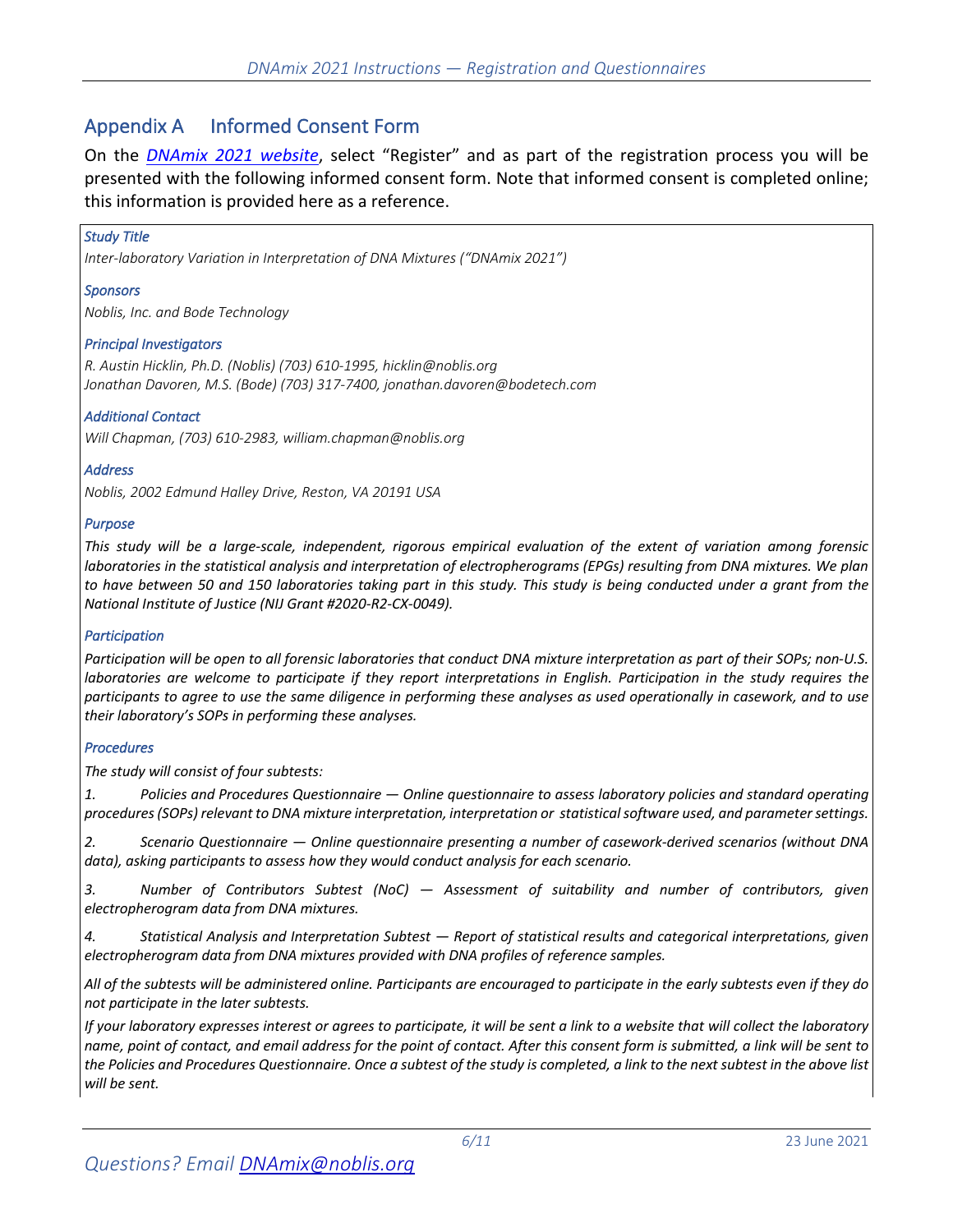#### *Confidentiality*

*Results will be confidential. No information about your laboratory will be released. No personally identifiable information (PII) will be released and results will not be attributed to participants. The research results will be published, but anonymity of participants will be maintained and results will not be associated with specific participants. Personally identifiable information (PII) will be used only for the purpose of conducting the study, and will not be used or released for other purposes. Your laboratory's study results will not be linked to its PII. No reference will be made in oral or written reports, publications, or released datasets that could link your laboratory's name to the study. A blind coding system will ensure anonymity. The subject ID numbers associated with your laboratory will be anonymized so that the analysis team will not be able to associate your laboratory's responses to any/all of the four subtests with your laboratory's name, email address, or laboratory representative. Cross-references between the subject IDs and the anonymized codes will be destroyed prior to the publication or public presentation of any results. Therefore, the identities of participating laboratories will not be associated with the results at any point during analysis, and such association will not be possible subsequently, such as for discovery.* 

*Upon publication of the study results, your laboratory will be offered an opportunity to see its results using an Anonymous ID that will be provided when the last responses are submitted. This Anonymous ID will only be provided once: if your laboratory*  loses its Anonymous ID after it has been provided, your laboratory will not be able to see its results as the researchers will *have no way of linking the Anonymous ID to your laboratory's name or contact information once the study is completed. The study team will have no way of knowing if your laboratory accessed its Anonymous ID. If your laboratory chooses to obtain its results, it is solely up to your laboratory's discretion as to whether or not to share its results with anyone, except as required by law.* 

*The researchers will not disclose which laboratories did or did not take the test. In reporting results, results will be aggregated across multiple laboratories. Care will be taken so that the results are not aggregated in a way that compromises anonymity. The Principal Investigators and the Institutional Review Board (IRB) will be able to inspect confidential study-related records that identify your laboratory by name, which means that absolute confidentiality cannot be guaranteed.*

#### *Benefits*

*This study is for research purposes only. There is no direct benefit to your laboratory from participation in the study. The results of this study will be published in a peer-reviewed journal. The results of this research will provide the DNA analysis community with information regarding the accuracy, reproducibility, and repeatability of analyses produced in the discipline. This information can be used to improve analysis methodologies, training programs, and quality assurance measures. If the study*  indicates high performance by DNA analysis laboratories, this research may provide confidence in the legal community that *DNA mixture analysis is reliable and provides added value to investigations and during courtroom proceedings. This research will inform future DNA mixture analysis studies.* 

#### *Risks and Discomforts*

*No deception will be used in this study.* 

*Analysts may experience physical fatigue (including eye strain) and mental fatigue if they perform analyses for an extended period of time. The scenarios in the Scenario Subtest are designed to resemble real casework and may be disturbing to some people.* 

*In some legal systems, knowledge of your laboratory's test results may create an obligation for your laboratory to disclose those results in a criminal, civil or regulatory proceeding for which your laboratory is called to testify or provide evidence. If your laboratory chooses to access its own results, that information may then be under legal discovery when the laboratory acts as an expert witness in the future. If your laboratory elects to request its individual results, your laboratory is advised to consider first consulting with your laboratory's agency's counsel or counsel of your laboratory's choice.* 

*The study team is not aware of any other risks, but there may be unknown risks associated with this study.* 

#### *New Findings*

*Any new important information that is discovered during the study and which may influence your laboratory's willingness to continue participation in the study will be provided to your laboratory.*

#### *Alternatives*

*This research study is for research purposes only. Your laboratory is free to participate or not participate in this study. If your laboratory chooses not to participate, there will be no negative consequences.*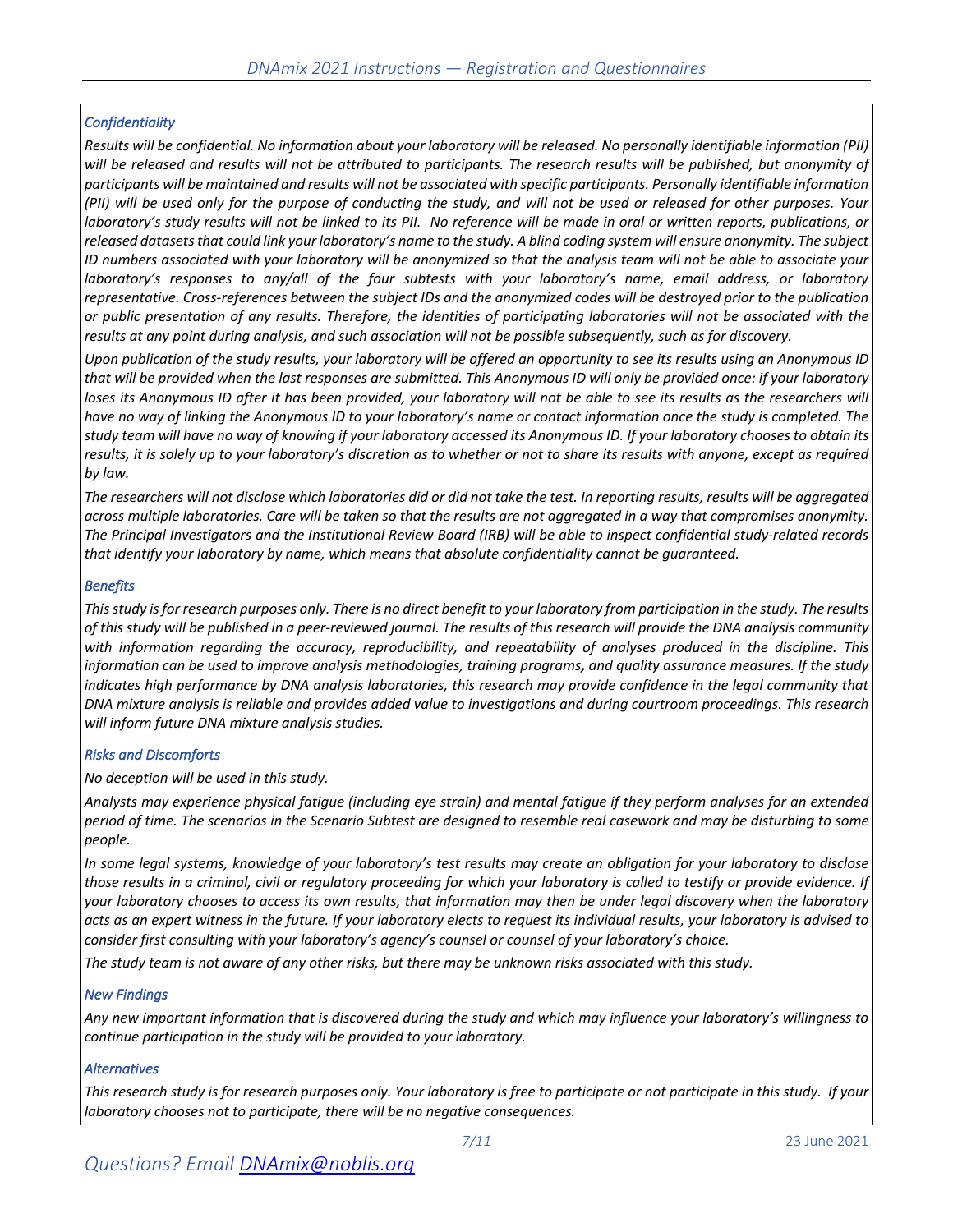#### *Costs and Compensation for Participation*

*No charges will be billed to your laboratory or your agency for this study. Your laboratory will not be paid for its participation in this study.*

#### *Whom to Contact*

*If your laboratory has questions about the study, please contact the study staff listed on page one of this document. Please reference "DNAmix 2021" when contacting the Principal Investigators or study staff.*

#### *Refusal or Withdrawal of Participation*

*Participation in this study is voluntary. Participation in this research study is not mandatory; your laboratory may withdraw from the study for any reason without penalty. If your laboratory decides to participate, completion of the entire study is encouraged, but is not required. If your laboratory withdraws from the study before data collection is completed, you may notify the principal investigators if you wish for your laboratory's data to be destroyed. After the end of the data collection period (after the results from all participants have been collected), data will be anonymized and pooled and withdrawal of your laboratory's data will not be possible. Your laboratory's decision whether or not to participate in the study will not affect its current or future relations with the investigators. The investigators or the sponsor can stop your laboratory's participation at any time without your laboratory's consent.* 

#### *Injury Statement*

*If anyone at your laboratory becomes ill or is injured while your laboratory is in the study, that individual is encouraged to get the medical care that s/he needs right away. If anyone at your laboratory is injured while engaged in the study or as a direct result of this study, your laboratory should contact the principal investigator at the number(s) provided on the first page of this form. Your laboratory will not lose any of its legal rights or release the sponsor, the Investigator, the study staff, or study site from liability for mistakes by signing this consent document.*

#### *Data Use Agreement*

*Due to human subjects research restrictions, the DNA profiles and mixtures included in this study shall not be used for any purpose other than this study: they shall not be stored, retained, or shared with anyone outside your laboratory; they shall not be used for research or internal validation studies; any copies or representations of the DNA profiles and mixtures shall be destroyed at the end of the study.*

#### *Consent to Take Part in this Research Study*

*I confirm that the purpose of the research, the study procedures and the possible risks and discomforts as well as potential benefits that I may experience have been explained to me. Alternatives to my laboratory's participation in the study also have been discussed. All of my questions have been answered. I have read this consent form. By agreeing to this informed consent form, my laboratory agrees that it will not save, copy, or redistribute any of the files included in the study.*

*By selecting "I consent to taking part in this study" below, as an authorized representative of my laboratory, I freely give consent for my laboratory to take part in this study.*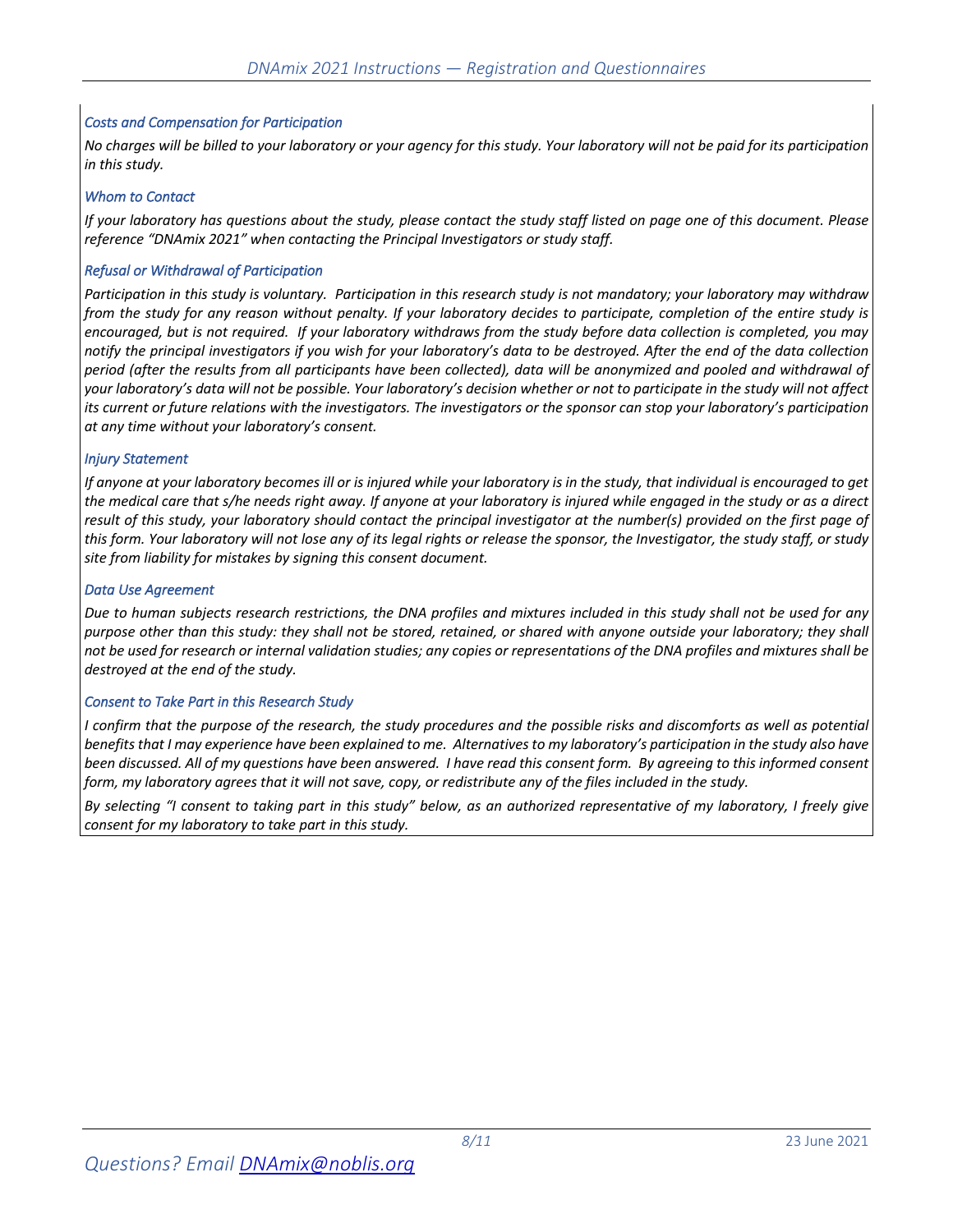# Appendix B Registration Questions

On the *DNAmix 2021 website*, as part of the registration process you will be asked for the following information after the informed consent form. Note that registration is completed online; this information is provided here as a reference.

*Please read "DNAmix 2021 — Overview and Registration Instructions" (available on the DNAmix 2021 website) prior to completing this form. That document provides an overview of the study and details on eligibility, registration, and anonymity of results.*

*Please provide an administrative point of contact for this participating laboratory. Alternatively, if you are participating as part of a subunit, please provide the point of contact for your subunit. This information will only be used to administer the study. This email address will be used to log into the study website to access data and provide responses. This cell phone number will be the one used for two-factor authentication when logging into the study website: to log into the study website, a code will be texted to this cell phone that must be entered in the website to proceed.*

- *Point of Contact First Name*
- *Point of Contact Last Name*
- *Point of Contact Email Address*
- *Point of Contact Cell Phone Number (Must be able to receive text messages. Do not include dashes or spaces. US phone numbers must start with "+1"; non-US numbers start with "+" and country code.)*
- *Password (Must be at least 12 characters, and include at least one each of [uppercase letters, lowercase letters, digits, and symbols])*
- *Confirm Password*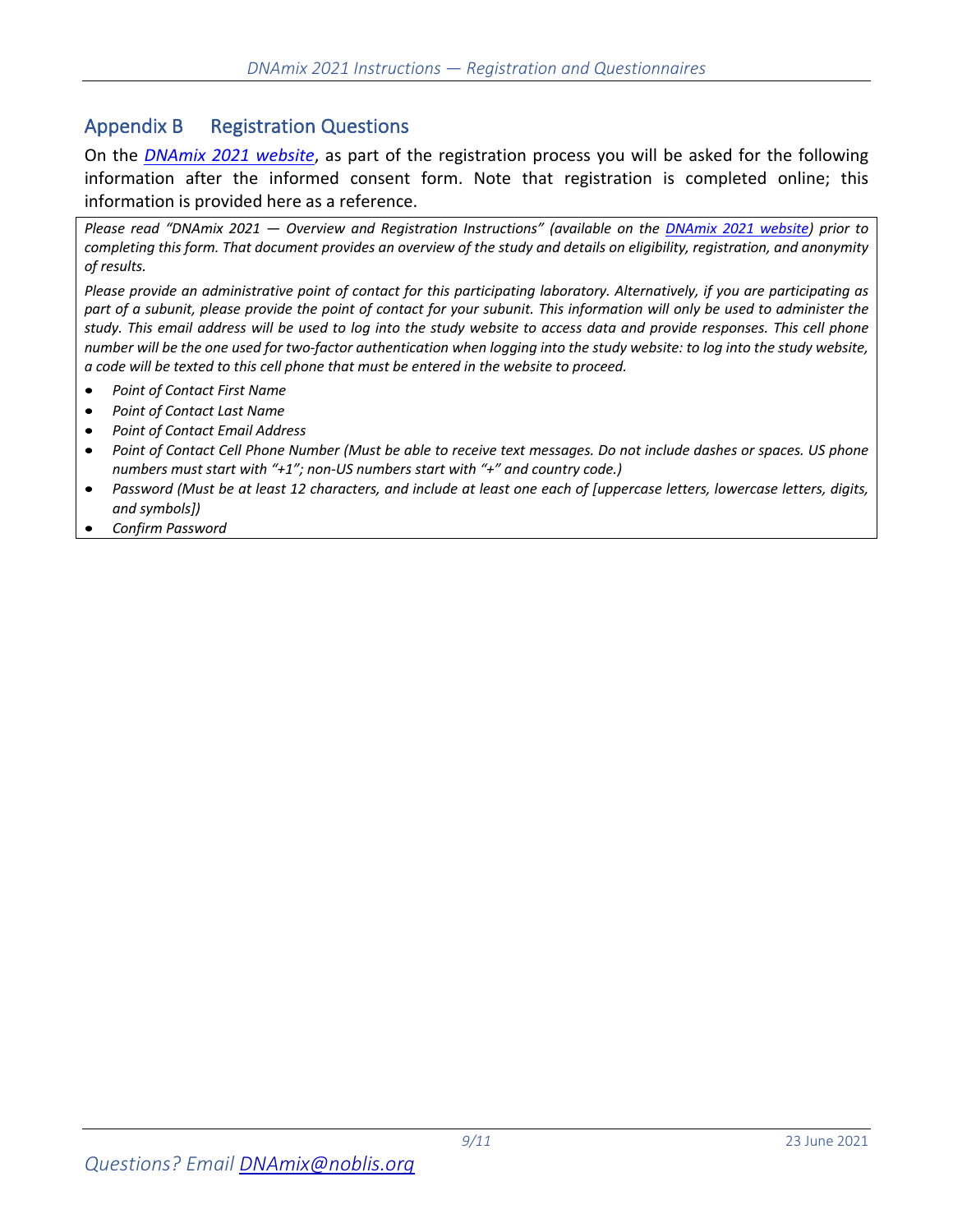# Appendix C Configuration Questionnaire

On the *DNAmix 2021 website*, as part of the registration process you will be asked for the following information after the registration form. Note that registration is completed online; this information is provided here as a reference.

#### *Note that in the Configuration Questionnaire, each question is submitted individually, and cannot be revised after submission.*

*The purpose of these questions is to gather information from participating laboratories about the type of laboratory, and about the amplification kit(s) and capillary electrophoresis (CE) instrument(s) that your laboratory uses for DNA mixture casework. The study team will use this information to select the settings used in creating mixtures and resulting electropherograms that will be used in the later phases of this study (NoC subtest and ICSA subtest). For each mixture, we will create electropherograms/.HID files to accommodate as many participants as possible.* 

*When filling out this questionnaire, please respond only regarding STR identity testing (not mitochondrial, paternity, or familial testing). Respond only regarding DNA mixtures (not single-source samples).* 

*Names of commercial manufacturers are included for systems that are frequently used in laboratories; inclusion does not imply endorsement by the study team.* 

- *Does your laboratory conduct DNA mixture analysis and report the results in English?*
	- o *Yes*
	- o *No (Not eligible for study)*
- *By participating in this study, you affirm that*
	- *1) You will use the same diligence in performing these analyses as used in casework.*
	- *2) Your responses to all surveys are accurate.*
	- *3) You will not share or redistribute the electropherograms obtained during this study.*
	- *4) At the completion of the study, you will destroy all electropherograms obtained as a part of this study.*
	- o *I agree on behalf of my laboratory, and my laboratory will abide by all four of these conditions*
	- o *I do not agree and understand that we cannot participate (Not eligible for study)*
- *Please provide your laboratory name*
- *What type of laboratory do you represent?*
	- o *U.S. Local laboratory*
	- o *U.S. State laboratory*
	- o *U.S. Federal laboratory*
	- o *U.S. Private laboratory*
	- o *Non-U.S. Local laboratory*
	- o *Non-U.S. State/Provincial laboratory*
	- o *Non-U.S. Federal/National laboratory*
	- o *Non-U.S. Private laboratory*
- *How many DNA analysts conduct mixture analysis in your laboratory? (For the purposes of this study, a DNA analyst is an individual who has completed training and is qualified by your laboratory to conduct independent operational mixture casework.)*
	- o *1*
	- o *2-10*
	- o *11-25*
	- o *26-50*
	- o *51+*
- *Please indicate all autosomal STR amplification kit(s) that are validated and used in your laboratory for DNA mixtures (check all that apply). For each, please specify all validated amplification cycle settings specified by your SOPs (separate multiple values with commas).*